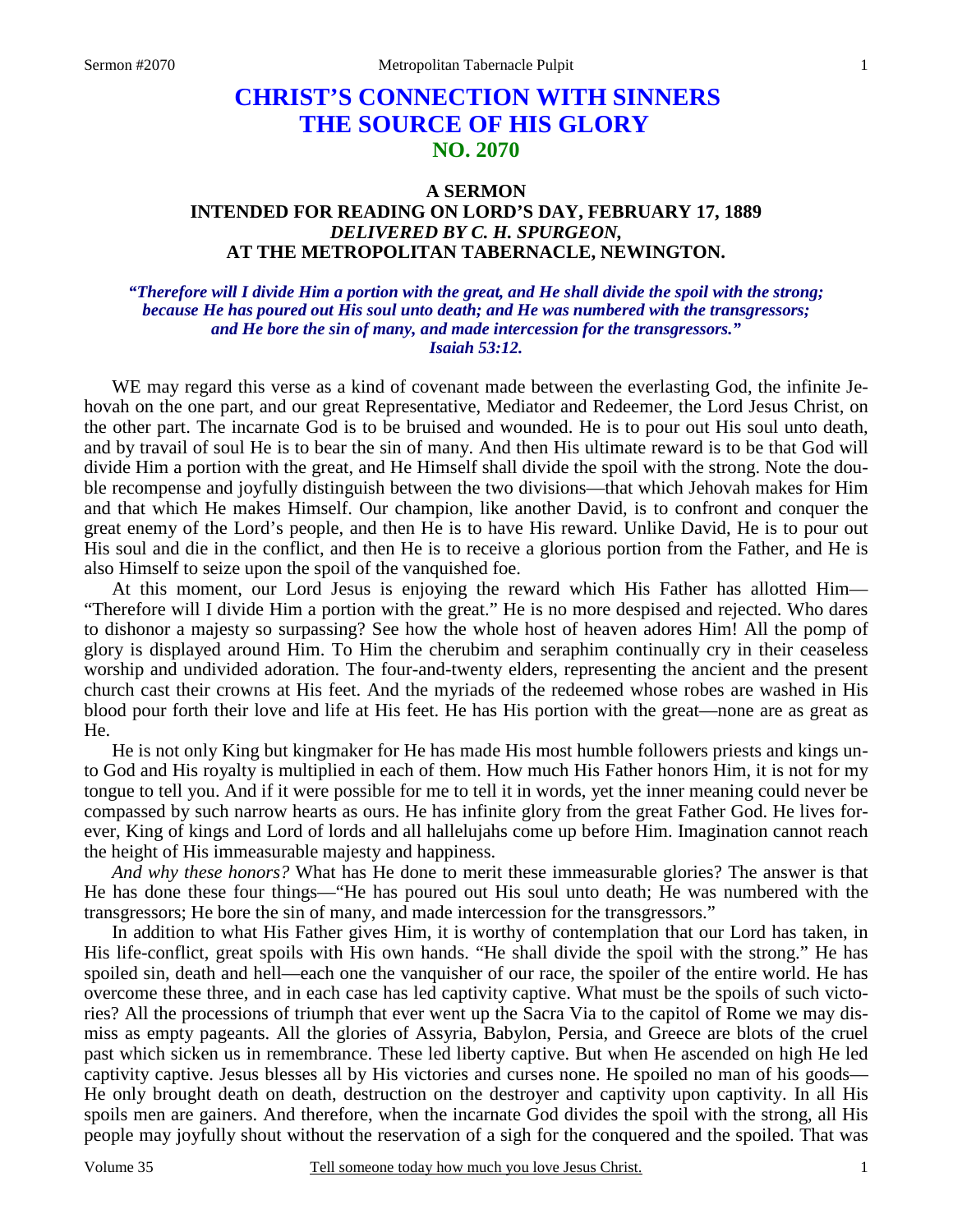a rich triumph and the spoils He won are spoils that enrich myriads of believers today and shall enrich them throughout all the ages that are to come.

*And why these spoils?* What has He done? These trophies—where were they won? What was the conflict? Here is the answer—"Because He has poured out His soul unto death, and He was numbered with the transgressors, and He bore the sin of many, and made intercession for the transgressors."

It is a strange fact that I am going to declare, but it is no less true than strange—according to our text the extraordinary glories of Christ, as Savior, have all been earned by His connection with human sin. He has gotten His most illustrious splendor, His brightest jewels, His most divine crowns out of coming into contact with this poor fallen race. What is man? What are all men? Nothings, nobodies! This great globe itself; what is it in connection with the vast creation of God? One grain of the sweepings of dust behind the door! The small dust of the balance bears a larger proportion to the eternal hills than this little globe to the great worlds which speak to us across the midnight sky. Yet all those glittering worlds that we can see with the telescope bear an extremely minute proportion to the illimitable fields of divine creation. We know not that anywhere Christ ever came into contact with sin, except upon this little ball. We have no revelation of any other redemption. This obscure star is faith's great marvel! How shall we comprehend that here the eternal Deity did take the nature of a man and here did suffer in the sinner's place, "the Just for the unjust, that He might bring us to God"? All the eyes of all the angels turn this way. This mystery is too great for them. They cannot compass its full meaning but desire to look into it. We know not that anywhere in all the vast creation of God there has ever been seen the likes of this matchless, unparalleled deed of divine grace—that the Son of God, in mighty love, should come down to earth and come into contact with human *sin* that He might put it away. No one imagines that our Lord has *often* suffered. No, He has been incarnate once and has been sacrificed but once. "Once in the end of the world has He appeared to put away sin by the sacrifice of Himself." And this for guilty men! I am overwhelmed. I would gladly sit down in silence and give way to adoring wonder.

May the Holy Spirit, Himself, now aid me, for my need is great! I am going to speak about these four things very briefly. I have nothing of my own to say about them. I only want to put them before you as much as I can in their naked simplicity—there is a beauty in them which needs no describing, which would be degraded by any adornment of human speech. Here are four flints out of which you may strike sparks of divine fire if you are but willing to see their brightness. These four things that Jesus did, the four reasons why He is crowned with such superlative honor, are connected with *you*, if you have but faith to perceive the connection—so connected that they will save you—will even make you partake in the glory which has come of them.

**I.** The first source of the Mediator's glory is that He, out of His love to guilty men, has POURED OUT HIS SOUL UNTO DEATH.

Remember that the penalty of sin is death. "The soul that sins, it shall die." "For in the day that you eat thereof you shall surely die." As God made us, we should not have died. There is about man, when he is in connection with God, no reason for death. But as soon as man touched evil he was divided from God and he took into his veins the poison which brings death with it and all its train of woes. Jesus Christ, our substitute, when He poured out His soul unto death, was bearing the penalty that is due to sin. This is taught in the Bible—in fact, it is the chief theme of Holy Scripture. Whenever sin was to be put away, it was by the sacrifice of a life. All through the Jewish law it stands conspicuous that, "Without shedding of blood is no remission of sin." God has so impressed this truth upon humanity that you can scarcely go into any nation, however unenlightened, but there is connected with their religion the idea of sacrifice, and therefore the idea of the offering of a life on account of a broken law. Now, the Lord Jesus came into such connection with men that He bore the death penalty which guilty men had incurred.

Remember the expression—"He has poured out His soul unto death." It is deliberate. "He has poured out His soul." It is a libation presented with thought and care. Not the mere spilling of His blood but the resolute, determinate *pouring out* of His whole life unto its last drop—the pouring it out unto *death*. Now, Christ's resolve to die for you and for me was not that of a brave soldier who rushes up to the cannon's mouth in a moment of excitement. But He was practically pouring out His life from the day when His public ministry commenced, if not before. He was always dying, by living, at such a rate that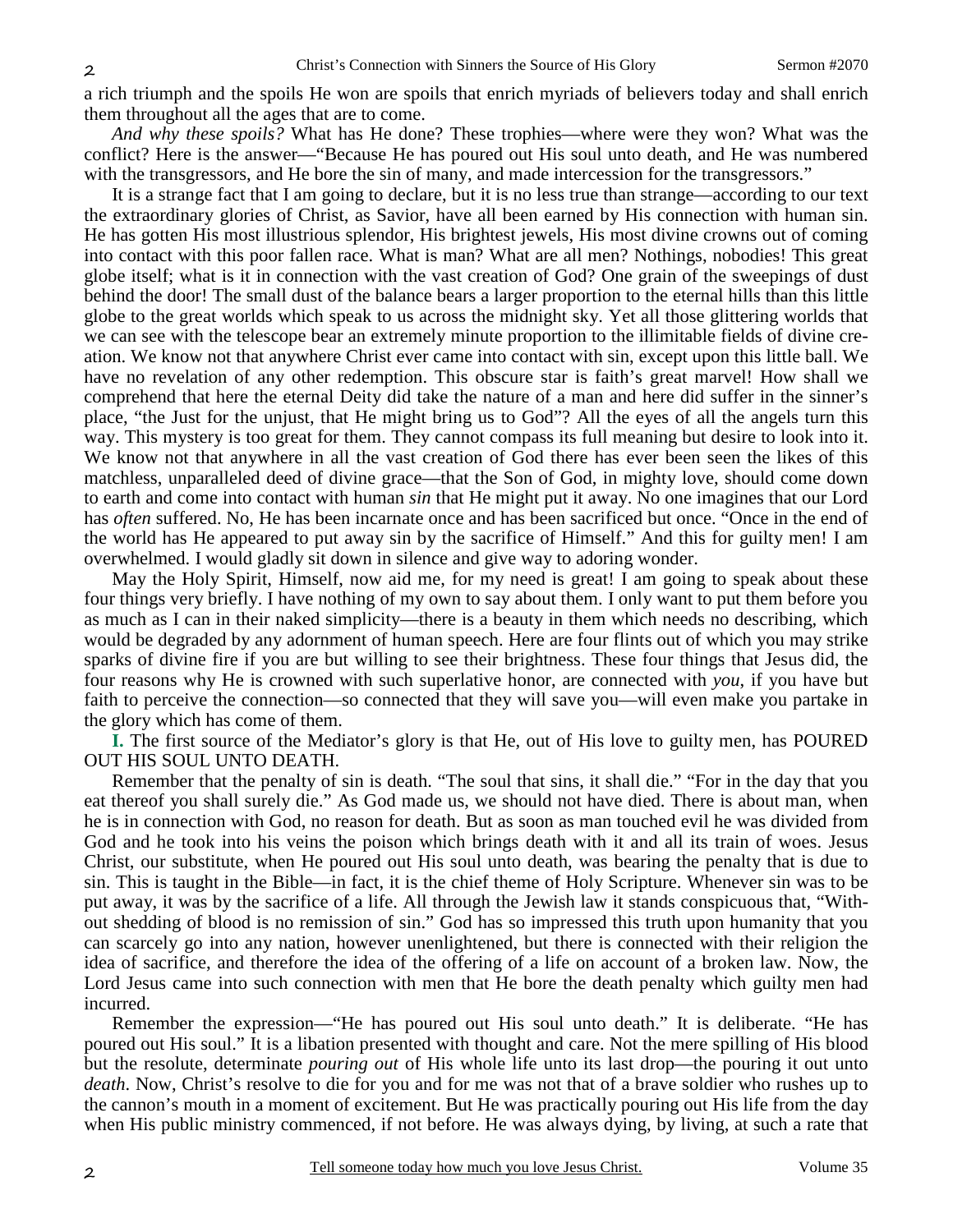His zeal consumed Him—"The zeal of Your house has eaten Me up." Deliberately and as it were, drop by drop, He was letting His soul fall upon the ground—till at length, upon the tree of doom—He emptied it all out and cried, "It is finished," and gave up the ghost. "He poured out His soul unto death."

As it was deliberate, so it was most real and true. I pray you do not think of Christ as pouring out His soul as though the outpouring was a kind of sentiment of self-abnegation. As though it made Him spend a sort of ecstatic life in dream-land and suffer only in thought, intent and sympathy. My Lord suffered as you suffer; only more keenly, for He had never injured His body or soul by any act of excess so as to take off the edge from His sensitiveness. His was the pouring out of a whole soul in all the phases of suffering into which perfect souls can pass. He felt the horror of sin as we who have sinned could not feel it, and the sight of evil afflicted Him much more than it does the purest among us. His was *real* suffering, *real* poverty, *real* weariness. And when He came to His last agony, His bloody sweat was no fiction—His exceeding sorrow unto death was no fancy. When the scourges fell upon His shoulders it was true pain that He suffered. And the nails and the spear and the sponge and the vinegar—these tell of a real passion—a death such as probably you and I shall never know. Certainly we shall never experience that pouring out of our soul unto death which was peculiar to Jesus—in which He went far beyond martyrs in their most extreme griefs. There were points of anguish about His death which were for Himself, and for Himself, alone. "He has poured out His soul unto death," in grief most weighty—so weighty that it can never be fully weighed in any scales of mortal sympathy!

And He did this, remember, *voluntarily*. If I were to die for any of you, what would it amount to, but that I paid the debt of nature a little sooner than I must ultimately have paid it? For we must all die, sooner or later. But the Christ needed not to die at all so far as He, Himself, was personally concerned. There was no cause within Himself why He should go to the cross to lay down His life. He yielded Himself up a willing sacrifice for our sins; herein lies much of the preciousness of His propitiation to you and to me. Love, love immeasurable, led the immortal Lord to die for man! Let us think it over and melt into loving gratitude. A death endured out of *pure love*. A death which was altogether unnecessary on His own account and, indeed, a superfluous act, save that it behooved Him to suffer that He might fulfill His office of a Savior and bring us near to God. This is a matter which should set our hearts on fire with fervent gratitude to the Lord who loved us to the death.

"He has poured out His soul unto death." I will say no more about it, except that you see how complete it was. Jesus gave poor sinners *everything*. His every faculty was laid out for them. To His last rag He was stripped upon the cross. No part of His body or of His soul was kept back from being made a sacrifice. The last drop, as I said before, was poured out till the cup was drained. He made no reserve— He kept not back even His innermost soul—"He has poured out His soul unto death."

Consider these two truths of God together. He is the Lord God Almighty before whom the hosts of angels bow with joy. Yet on yonder cross He pours out His soul unto death. And He does it not because of anything that is in Him, that renders it necessary, but for *your* sake and for *mine*—for the salvation of all those who put their trust in Him. Put your trust in Him, then, without reserve. Pour out your souls in full *trust*—even as He poured out *His* soul unto *death*. Come and rest in Him and then see the reason why He is crowned with majesty. His death for your sins is the reason why He divides the spoils with the strong. He has His portion with the great because He "died, the Just for the unjust, that He might bring us to God." This, which brought Him so much shame, has now brought Him all His glory. Come and trust Him! Come and trust Him wholly! Come and trust Him *now*!

**II.** Secondly and somewhat briefly. It appears in the text that our Lord did not only bear the penalty due to sinners but HE WAS NUMBERED WITH SINNERS. "He was numbered with the transgressors." There is a touch of nearness to the sinner about this which there is not in the first clause. He bears death for the sinner. But you would not suppose, if you had not read it, that He would be written in the sinners' register. He was not and could not be a *sinner*. But it is written, "He was numbered with the transgressors." O sinner, see how close Jesus comes to you? Is there a census taken of sinners? Then, in that census, the name of Jesus is written down. "He was numbered with the transgressors." He never was a transgressor—it was impossible that He could be. It would be blasphemy to say that the Son of God ever was a transgressor against His Father's laws. In Him was no sin in any sense, or shape, or form. His spotless birth, His perfect nature, His holy life all make Him, "separate from sinners." How, then, was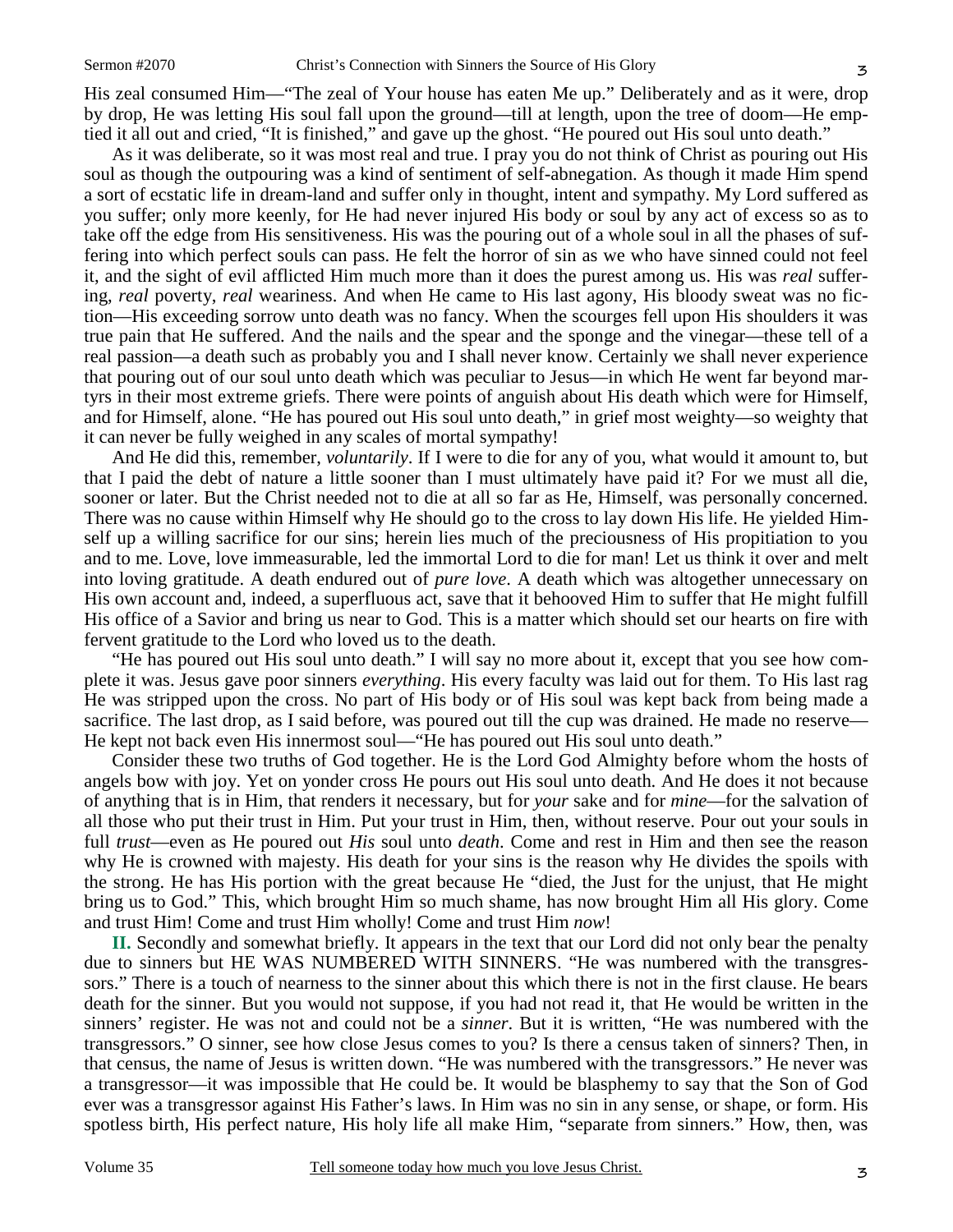He numbered with the transgressors? This makes it the more marvelous because it is so hurtful to a man who is pure, to be numbered with the impure. What would any woman with a delicate purity of mind think if she were numbered with the harlots? What would any honest man among us think if he were numbered with thieves? But that would be nothing compared with the holy Lord Jesus being numbered with the transgressors. And yet to this He submitted for our sakes. I said that He could not be a transgressor. But we are not like He in this. Anyone of us could be either unjust or dishonest, for, alas, sin dwells in us, and the possibilities of its still greater development are rich! But Jesus was clean in nature and pure in heart and therefore He could never be tainted with evil. And yet the inspired prophet says, "He was numbered with the transgressors." This was a humiliation, indeed! This was coming down to where the sinner lay and bowing over him to lift him up.

Our Lord Jesus was numbered with the transgressors, first, by the tongue of slander. They called Him a drunken man and a wine-bibber—they even called Him Beelzebub. That was sharp enough for Him to bear, whom all the angels salute as "Holy! Holy! Holy!" Accused of blasphemy, sedition, and so forth, He had enough to bear from evil lips. Nothing was too vile to be cast upon Him by those who said, "Let Him be crucified." Reproach never spared the spotless one, but spent its utmost venom on Him. Like the Psalmist, He was the song of the drunkard. The very thieves who were crucified with Him reviled Him.

He was numbered with the transgressors in the earthly courts of justice. He stood at the bar as a common felon though He was Judge of all. Though they could not find witnesses whose testimony agreed, yet they condemned Him. Though Pilate had to say, "Why, what evil has He done?" yet He was taken out with two malefactors that He might die side by side with them. And then, we are told by the evangelist, the Scripture was fulfilled—"He was numbered with the transgressors" (Mark 15:28).

To go a little farther, our Lord Jesus Christ on earth was treated, in the providence of God, as transgressors are treated. Transgression sometimes brings on men poverty, sickness, reproach and desertion. And Jesus Christ had to take His share of all these with sinful men. No wind was tempered for this shorn Lamb. No winter's frost was stayed, no night dews dried to comfort His secret agonies—

#### *"Cold mountains and the midnight air Witnessed the fervor of His prayer."*

All things in this world that are so keen and terrible to man, because man has become so guilty, were just as keen and terrible to Him. The sun shone on Him till His tongue was dried up like a potsherd and did cleave to His jaws and He cried, "I thirst." The nails that pierced Him tore His tender flesh as they would have torn that of the sinful. Fever parched Him till His tongue cleaved to His jaws. There was no softening of the laws of nature for this Man because He had never offended. But He had to stand as a sinner where we sinners stand—to suffer from the common laws of a sin-cursed world—though He was not, and could not, be a sinner. "In Him was no sin." Yet He was numbered with the transgressors.

And look, my brethren. Oh, that I may know how to speak properly on it! The Holy God treated Him as if He were one of *us*—"it pleased the Father to bruise Him. He has put Him to grief." God not only turned His back on transgressors but He turned His back on His Son, who was numbered with them. God never can forsake the perfectly innocent, yet He who was perfectly innocent said, "My God, My God, why have You forsaken Me?" Sinking and anguish of spirit, even to soul-death, cannot come to a man who is numbered with the perfectly righteous. It was because Jesus voluntarily put Himself into the sinner's place that He had to bear the sinner's doom. And He being numbered with the transgressors, the justice which smites sin smote Him. The frown that falls on sin fell on Him. The darkness which comes over human sin gathered in sevenfold night about His sacred brow. In the day of the Lord's anger, "He was numbered with the transgressors."

As this is the reason why He is now exalted, it seems to me that you and I ought to feel a mingling of grief and joy at this time to think that the Lord Jesus would condescend to put His name down with transgressors. You know what a transgressor is, don't you? One who has done wrong; one who has broken laws, and one who has gone beyond bounds and committed evil. Well, Jesus Christ says, "Father, that I might save these transgressors, put My name down among them." It was necessary that it should be so, that He, standing in our place, might lift us into His place, transferring His righteousness to us, as He took our sin upon Himself. I could weep as I tell you that "He was numbered with the transgressors."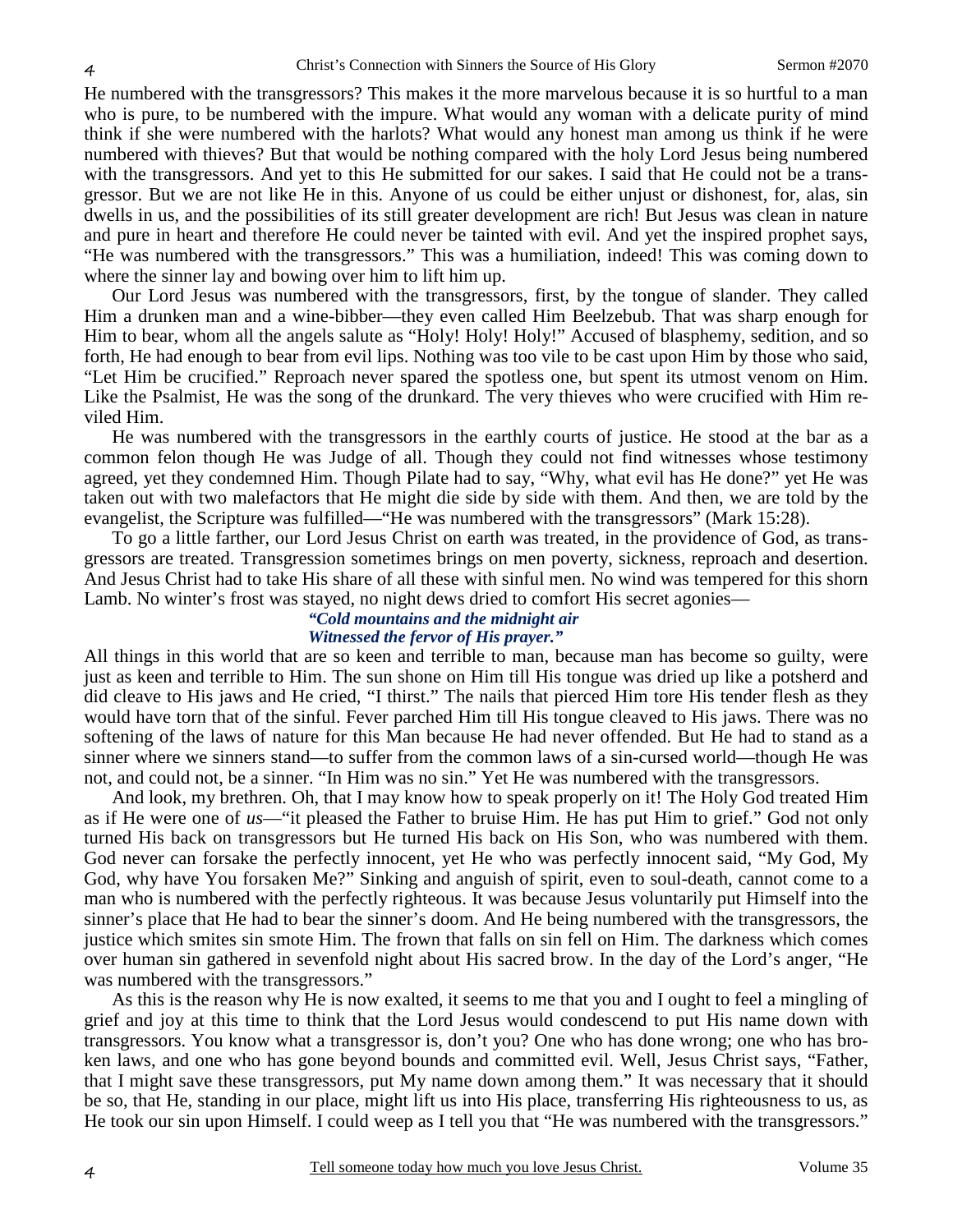I cannot preach. This theme baffles me altogether. I wish that you would look into it yourselves. Never mind my words. Think of my Lord and of these two things—"He has poured out His soul unto death, and He was numbered with the transgressors."

**III.** That leads me to the third matter by which the Lord Jesus Christ has won His victories and earned reward of God. It is this—"HE BORE THE SIN OF MANY."

Now do not think that these words are mine, and therefore find fault with them. Deliberately observe that these are the words of the Holy Spirit. "He bore the sin"—"He bore the sin of many." They quibble with us for saying that He bore the chastisement of sin. We shall say it none the less plainly. But we shall go much further and insist upon it that, literally, Jesus bore the sin of man. Or else why did He die? Why did He die at all? "He was man," you say, "and, therefore, He died." There was no reason why the Christ should die because He was a man—for being born without the taint of sin and having lived a spotless life, and having never violated the law of God—there could be no justice in Christ's dying at all, if there was not some reason for it apart from Himself. It is an act of injustice that Jesus should be permitted to die, at all, unless there can be found a *reason* apart from His own personal conduct. If death is the consequence of sin, there being no sin in Christ, the consequence could not follow without the cause. You tell me that by wicked hands He was crucified—it was so, and yet the Scripture assures us that this was by the determinate purpose and foreknowledge of *God*. How could this have been, had our Lord had no connection with sin? It was not necessary that He should die because He was Man. He might have been taken to heaven in a chariot of fire. Or it might have been said of Him, as of Enoch, "He was not, for God took Him." If the rough Elijah ascended to heaven, how much more the gentle, tender, perfect, absolutely perfect Christ might have been expected to do so! There was no reason, then, in His personal nature, why He should die.

"He died," said one, "as an example." But, my dear friends, I do not see that. In His life He is an example to us through and through, and so He is in His death. If we must die, it is an example to us that we should die as bravely, as patiently, as believingly, as He did. But we are not bound to die at all unless God requires it at our hands. Indeed, we are bound to shun death if it can virtuously be avoided. Selfpreservation is a law of nature—and for any man to voluntarily give himself up to die without some grand purpose would not be justifiable.

It is only because there is a law that we must die that we may judge ourselves permitted to volunteer to die. The Savior does not set us an example in a sphere into which we cannot enter. In that case He goes beyond us altogether and treads the winepress alone. He is a Being whom we cannot follow in the higher walks in which He is both God and Man. In His great voluntary self-surrender unto death, the Son of God stoops from a position which we, who are mortal, because of sin have never held.

"Well," you say, "but Jesus Christ died as an exhibition of divine love." This is true in a certain sense, but from another point of view, of all the things I have ever heard, this does seem to me to be the most monstrous statement that could be made. That Jesus Christ, dying because of our sins, is a wonderful example of divine love, I know, admit and glory in. But that Christ's dying was an instance of divine *love*, if He did not die because He bore our sins, I entirely deny. There is no exhibition of divine *love* in the death of Christ if it is not for *our* sins, but an exhibition of a very different sort. The death of the perfect Son of God, per se, without its great object, does not exhibit love but the reverse. What? Does God put to death His only-begotten Son, the perfectly pure and holy Being? Is this the finale of a life of obedience? Well, then, I see no love in God at all. It seems to me to be the reverse of love that it should be so. Apart from sin-bearing, the statement that Jesus must die the death of the cross to show us that his Father is full of love is sheer nonsense. But if He died in our place, then the gift of Jesus Christ by the Father is undoubtedly a glorious instance of divine love. Behold and wonder, that "God so loved the world, that He gave His only-begotten Son, that whoever believes in Him should not perish but have everlasting life." This is love, if you please. But not the mere fact that the Son of God should be put to death. That would be a thing altogether unaccountable, not to be justified, but to be looked upon as a horrible mystery never to be explained—that the blessed Son of God should die—if we did not receive this full and complete explanation, "He bore the sin of many."

If our Lord's bearing our sin for us is not the gospel, I have no gospel to preach. Brothers and sisters, I have fooled you these thirty-five years, if this is not the gospel. I am a lost man, if this is not the gos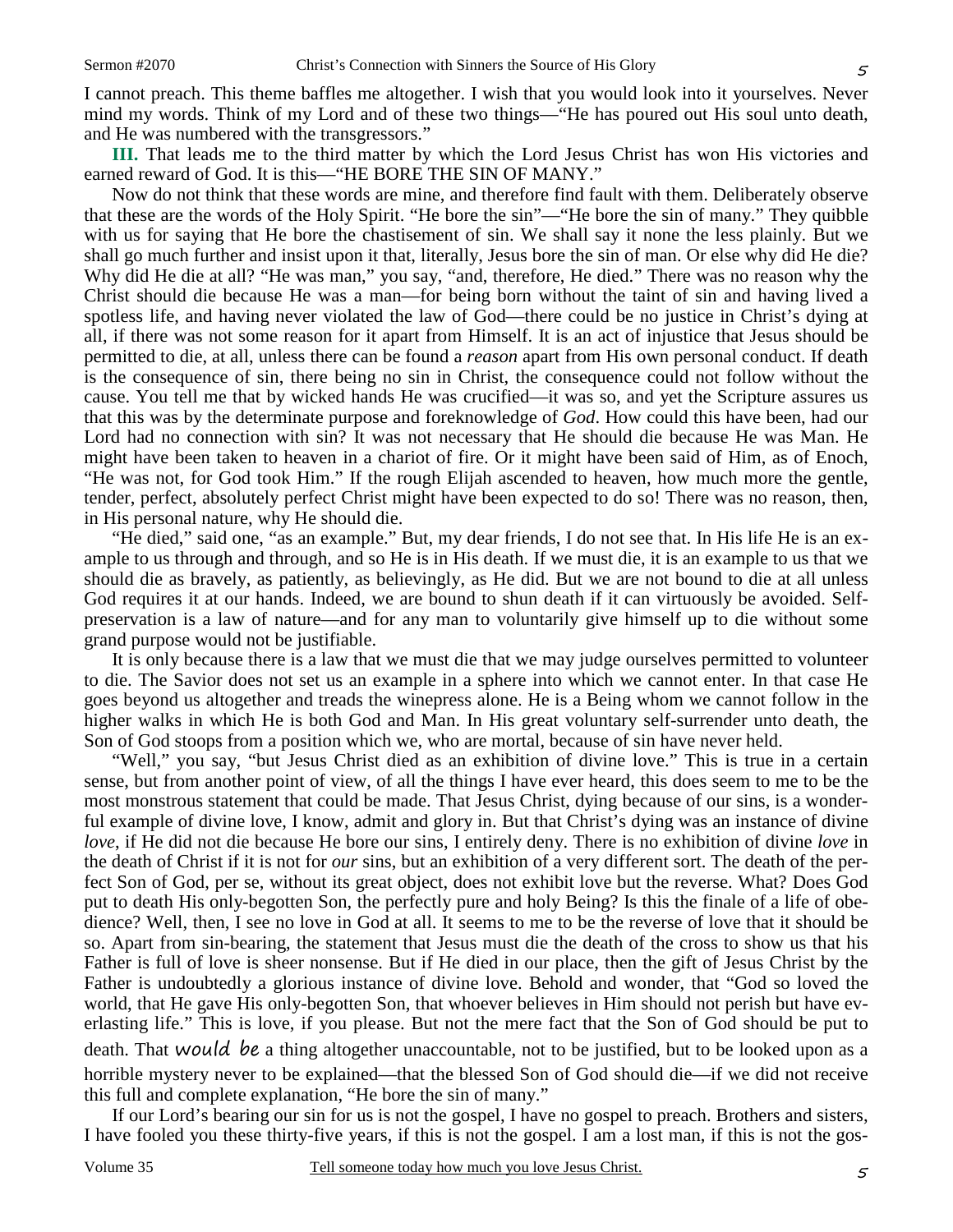pel, for I have no hope beneath heaven, neither in time nor in eternity, save only in this belief—that Jesus, in *my* place, bore both my punishment and sin. If our Lord did so bear our sin we have a firm and joyous confidence. God would not accept a substitute in our place and then punish us. If Jesus suffered in my place, I shall not suffer. If another has gone to prison and to death for me, I shall not go there. If the axe has fallen on the neck of Him that took my place, justice is satisfied, the law is vindicated, I am free, happy, joyful, grateful—and therefore, bound forever to serve Him who loved me and gave Himself for me. I do not know how you look upon this doctrine, but it seems to me to be something worth telling everywhere. I would like to make every wind bear it on its wings and every wave waft it on its crest. There is a just and righteous way to forgive sin—Jesus bearing the death penalty in the sinners' place—that whoever believes in Him should be justified from all things from which the law could not deliver him.

Now, these three things—that He poured out His soul unto death, and so bore the sinner's penalty; that He was numbered with the transgressors and so stood side by side with sinners; ad next, that He actually bore their sin and so came into a wonderful contact with sin which did not defile Him, but which enabled Him to put away the sin which defiled men—these three things are the reasons of the glory of our Lord Jesus. God, for these three things and one more, makes Him to divide the spoil with the strong, and divides Him a portion with the great.

**IV.** The last thing is this—"HE MADE INTERCESSION FOR THE TRANSGRESSORS." You see, all along Christ gets His glory by standing side by side with guilty men. A curious mine it is to get gold out of. I will not venture to say what Augustine, in a burst of enthusiasm, once uttered. When speaking of Adam's fall, and then describing all the glory that comes to God out of the salvation of the guilty, that holy man could not help using the unguarded expression, "Beata culpa!" "Happy fault!" Yet, though I would not say so much as that, I do see that out of this dunghill of sin Christ has brought this diamond of His glory by our salvation. If there had been no sinners, there could not have been a Savior; if no sin, no pouring out of the soul unto death; and if no pouring out of the soul unto death, no dividing a portion with the great. If there had been no guilt, there had been no act of expiation. In the wondrous act of expiation by our great substitute, the Godhead is more gloriously revealed than in all the creations and providences of the divine power and wisdom—

*"Sin, which strove that love to quell, Woke yet more its wondrous blaze; Eden, Bethlehem, Calvary, tell, More than all beside, His praise."* 

In the person of His dying Son, bleeding for human guilt, the Lord God has focused the splendor of His infinity. If you would see God, you must look to Calvary. God in Christ Jesus—this is God, indeed. God in Christ Jesus—bearing sin and putting it away—here you see what a God can do in boundless love! "God forbid that I should glory, save in the cross of our Lord Jesus Christ."

But this is the *finale* of it. He makes intercession for the transgressors. Who among us will take up the part of the guilty? Who will plead for the guilty? I know, in certain cases, the lawyer will sell his tongue to the most polluted. But if a man were perfectly pure you would not find him saying a word in defense of the guilty, would you? So far as the man was guilty he could not be defended. Unless there were a fear of too severe a punishment, no one would take his part. And even in that case, the offender is viewed as so far deserving that he is not guilty enough for so heavy a penalty, for the guilty we could not plead so as to deny or extenuate evil.

A just man would plead for innocent persons who might be falsely accused—but our Lord made intercession for transgressors. When He was here on earth how tender He was with transgressors! Women that were sinners came around Him and He never bade them be gone. She that was taken in adultery, oh, how He dealt with her! When Peter was about to deny Him, He said, "I have prayed for you, that your faith fail not." Those nights out there on the cold mountains were not spent for Himself, but for sinners. He bore on His heart the names of guilty men. He was always pleading their cause and when He came to die, He said, "Father, forgive them, for they know not what they do." He took their part, you see. He would clear them of guilt if He could. I dare say that He has often prayed like that for you. When you have been despising religion and saying vile things about your Lord, He has said, "Ah, poor soul! It is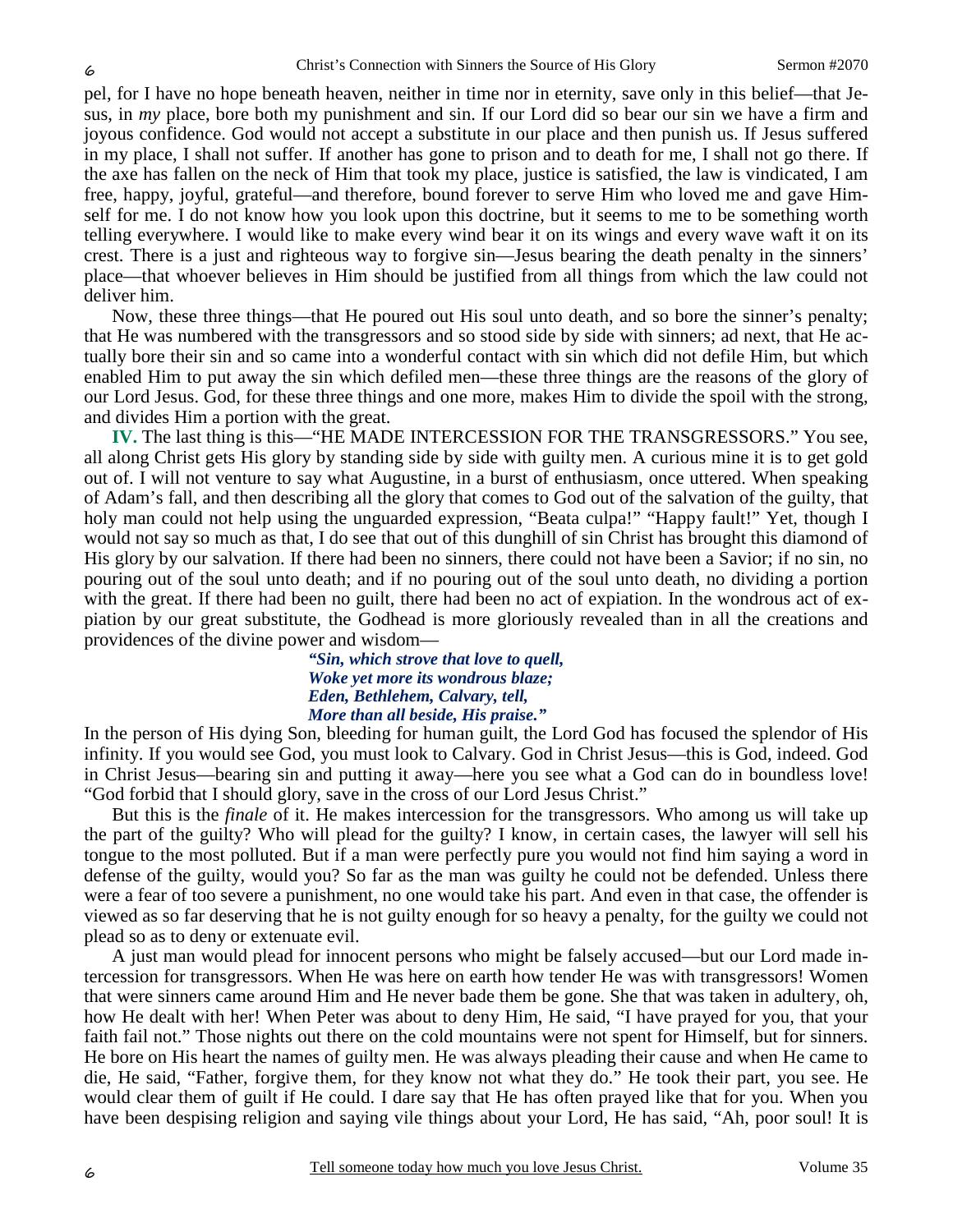like the ravings of a man in a fever who does not know what he is talking about. He does not know what he is saying. Father, forgive him."

Our blessed Lord pleaded thus when He was here. And now He has gone up yonder He is pleading still for the same persons. Though we cannot see through that veil which hides the invisible from us, yet the eye of faith, I hope, is strong enough to see that He is at the Father's side at this moment making intercession for transgressors. I do not picture Him up yonder as using entreaties or pleading to an agony. Oh, no! With authority He intercedes, for He has finished the work and He claims the reward. I do not even picture Him as using words. Those are the poor tools with which *men* plead with men. But the death which our Lord endured for the guilty is pleading with the Father. The death of Christ is a wellspring of delight to God. The Father thinks of what Jesus has suffered in vindication of the law, even of His obedience unto death. And *that* thought has power with the Judge of all the earth. In effect, the wounds of Jesus perpetually bleed. Still His cries of the great Sacrifice come up into His Father's ear. The Godhead, delighted to bless, is charmed to find the way of blessing men always open by the fact that the propitiation has been made, and the sin has been put away.

I cannot continue longer, for strength and time fail me. Only it does seem to me so delightful to think that Jesus pleads for sinners. If you see Him die, He is dying for sinners. If you see Him with His name written down in a register, that register is the sinners' census book—His name is written there that He may be in a position advantageous for sinners. If you see Him pleading now that He is risen, He is the advocate for sinners. Did you ever read this text in the Bible—"If any man does not sin, we have an advocate with the Father, Jesus Christ the righteous"? No, you never did! But I will tell you what you *do* read there—"If any man *sin,* we have an advocate with the Father, Jesus Christ the righteous." "If any man sin." Is there anybody here that never sinned? Then there is no Christ for you. He never did anything for you and never will. Are you guilty? Do you feel it? Do you confess it? Do you acknowledge it? Christ is for *you*. If a doctor were to set up in the town he would never think of sending out a circular in such terms as these—"Henry Smith, M.D., invites healthy persons to call upon him, for he is proficient in the healing arts." There will be no business for "Henry Smith, M.D.," among the healthy folks—let him be as learned as he may. And if he is known as an eminent physician, he does not need to intimate that sick persons are welcome to call upon him, for the very fact that he *is* a physician means that he lives to serve the sick.

My Lord Jesus Christ, with all His saving power, cannot save those who do not need saving. If they have no sin He cannot cleanse them from it. Can He? What, then, have some of you to do with the Savior? You are very good, respectable people that have never done anything wrong in all your lives—what is Jesus to you? Of course, you go your own way and take care of your own selves and forget the idea of being beholden to free grace. Alas, this is folly! How foolish you are to think you are such characters! You are nothing of the sort. If you look within, your heart is as foul as a black chimney that has never been swept. Our hearts are wells of defilement. Oh, that you could see this and quit your false righteousness! If you will not, there is nothing in Jesus for you. He derives His glory from sinners, not from selfconceited folks like you. But, you guilty ones that will admit and confess your guilt may cheerfully remember that those four things which Jesus did, He did in connection with sinners—and it is because He did them in connection with sinners—that He is this day crowned with glory and honor and majesty.

Jesus Christ does not shrink from sinners. What then? O you sinners do not shrink from Him! If Jesus does not shrink from sinners—(let me say it again)—you sinners, do not shrink from Him! If we were to go today to some of those unhappy parts of the world in the north of Europe (it makes one's blood curdle to think that there are such places), where poor decaying lepers are made to live alone. And if these poor creatures came our way, we should wish them every blessing and should desire for them every comfort. But while we were *expressing* our kind wishes we should be gradually edging off and leaving a distance between ourselves and their horrible pollution. That is *not* the way in which Jesus acts towards sinners—He draws near and never sets a hedge between Himself and them. You need not undergo quarantine before you may enter the port of salvation by Christ. Yonder is a filthy leprous sinner—as full of filth as an egg is full of matter—but Jesus comes right up to him and lays His hand upon him and says, "I will. Be you clean." Jesus never keeps at a distance from the sinner.